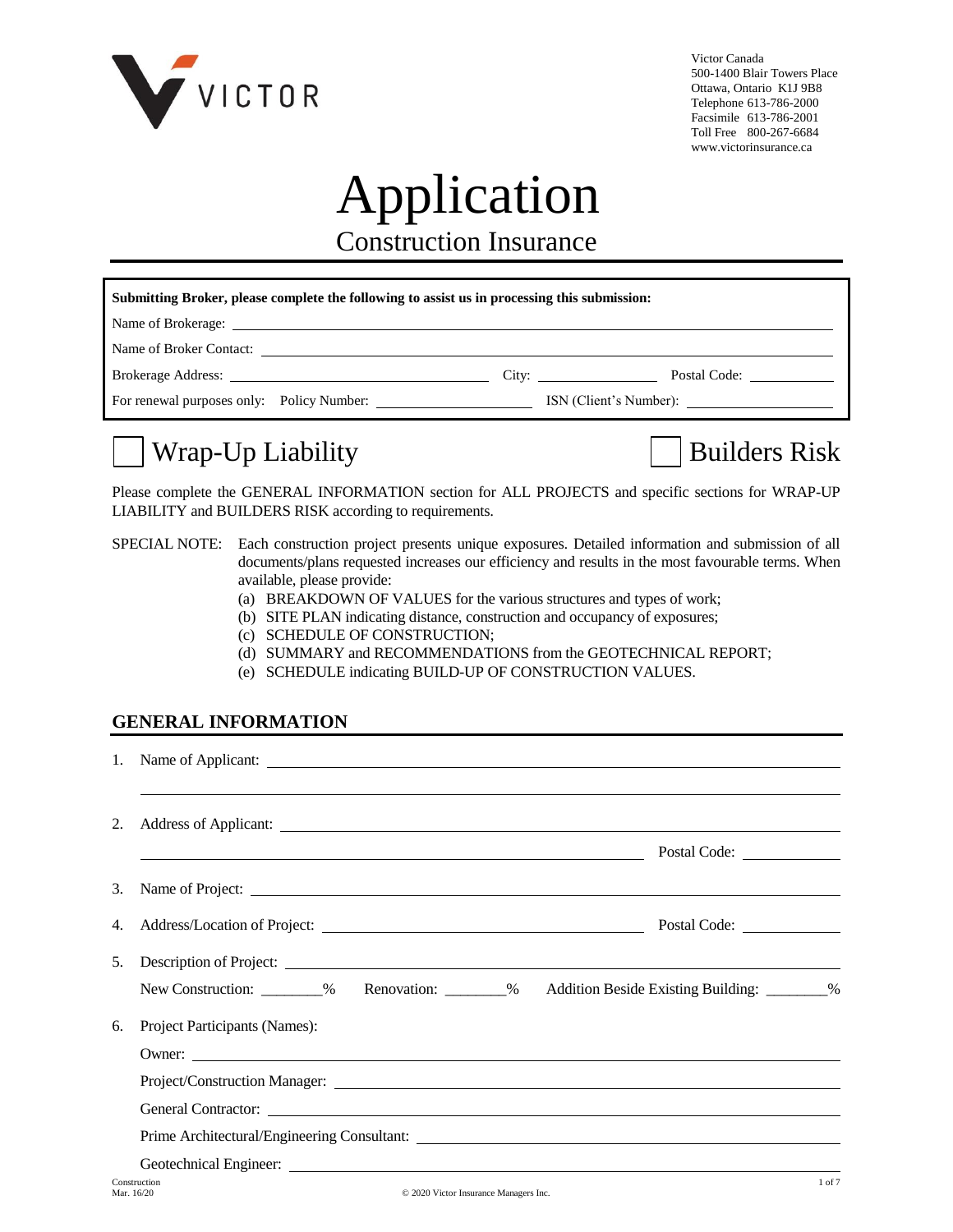| 7. |                                                                                                                                                                                                                                      |            |                                                    |                                                                                                                                                                                                        |  |  |
|----|--------------------------------------------------------------------------------------------------------------------------------------------------------------------------------------------------------------------------------------|------------|----------------------------------------------------|--------------------------------------------------------------------------------------------------------------------------------------------------------------------------------------------------------|--|--|
|    |                                                                                                                                                                                                                                      |            |                                                    |                                                                                                                                                                                                        |  |  |
| 8. | What is the bid date for this project?                                                                                                                                                                                               |            |                                                    |                                                                                                                                                                                                        |  |  |
| 9. |                                                                                                                                                                                                                                      |            |                                                    |                                                                                                                                                                                                        |  |  |
|    | 10. Project Data:                                                                                                                                                                                                                    |            |                                                    |                                                                                                                                                                                                        |  |  |
|    | Height of structure:                                                                                                                                                                                                                 |            | <b>Storeys</b>                                     | Feet or Metres                                                                                                                                                                                         |  |  |
|    | <b>Below Grade:</b>                                                                                                                                                                                                                  |            |                                                    |                                                                                                                                                                                                        |  |  |
|    | Above Grade:                                                                                                                                                                                                                         |            | <u> 1989 - Johann Barn, amerikansk politiker (</u> |                                                                                                                                                                                                        |  |  |
|    |                                                                                                                                                                                                                                      |            |                                                    |                                                                                                                                                                                                        |  |  |
|    |                                                                                                                                                                                                                                      |            |                                                    | If this project is a long-span building such as a warehouse or stadium, please indicate the maximum unsupported                                                                                        |  |  |
|    | 11. Construction Materials:                                                                                                                                                                                                          |            |                                                    |                                                                                                                                                                                                        |  |  |
|    | Framework: <u>The Community of the Community of the Community of the Community of the Community of the Community of the Community of the Community of the Community of the Community of the Community of the Community of the Co</u> |            |                                                    |                                                                                                                                                                                                        |  |  |
|    | Exterior Walls:                                                                                                                                                                                                                      |            |                                                    |                                                                                                                                                                                                        |  |  |
|    | Is an Exterior Insulation and Finish System (EIFS) used?                                                                                                                                                                             |            |                                                    | $YES \Box NO \Box$                                                                                                                                                                                     |  |  |
|    | If yes, does the EIFS assembly include expanded polystyrene insulation (EPS) or other combustible material?                                                                                                                          |            |                                                    | $YES$   NO                                                                                                                                                                                             |  |  |
|    | Roof:                                                                                                                                                                                                                                |            |                                                    |                                                                                                                                                                                                        |  |  |
|    | Structure:<br>Floors:                                                                                                                                                                                                                |            |                                                    |                                                                                                                                                                                                        |  |  |
|    | 12. Adjacent Structures (attach site plan if available):<br>Type of Construction<br>North<br>East<br>South<br>West<br><u> 1999 - Jan James Sand, amerikansk politiker (d. 1989)</u>                                                  |            | Occupancy                                          | Distance<br><u> 2000 - Andrea Andrew Maria (a chemical altres anno 1920).</u><br><u> 1989 - Andrea Santa Alemania, política especial de la contrada de la contrada de la contrada de la contrada d</u> |  |  |
|    | 13. Neighbourhood (describe):                                                                                                                                                                                                        |            |                                                    |                                                                                                                                                                                                        |  |  |
|    | 14. Security:                                                                                                                                                                                                                        |            |                                                    |                                                                                                                                                                                                        |  |  |
|    | Is site fenced?                                                                                                                                                                                                                      | <b>YES</b> | $\exists$ NO                                       |                                                                                                                                                                                                        |  |  |
|    | Watchman service?                                                                                                                                                                                                                    | <b>YES</b> | $\Box$ NO                                          |                                                                                                                                                                                                        |  |  |
|    | Alarm:                                                                                                                                                                                                                               | Intrusion  | $\Box$ Fire/Smoke                                  | Alarm sounds to:                                                                                                                                                                                       |  |  |
|    | Video surveillance?                                                                                                                                                                                                                  | <b>YES</b> | $\blacksquare$ NO                                  |                                                                                                                                                                                                        |  |  |
|    |                                                                                                                                                                                                                                      |            |                                                    | 15. Do you have any written loss prevention procedures for the prevention of water damage losses? YES $\Box$ NO $\Box$                                                                                 |  |  |
|    | 16. Subsurface Operations:                                                                                                                                                                                                           |            |                                                    |                                                                                                                                                                                                        |  |  |
|    | Please describe the nature, duration, value and relationship to both the project and to adjacent structures.                                                                                                                         |            |                                                    |                                                                                                                                                                                                        |  |  |
|    |                                                                                                                                                                                                                                      |            |                                                    |                                                                                                                                                                                                        |  |  |
|    |                                                                                                                                                                                                                                      |            |                                                    |                                                                                                                                                                                                        |  |  |
|    |                                                                                                                                                                                                                                      |            |                                                    |                                                                                                                                                                                                        |  |  |
|    | $\Box$ driven piles or $\Box$ drilled or augured piles                                                                                                                                                                               |            |                                                    |                                                                                                                                                                                                        |  |  |
|    |                                                                                                                                                                                                                                      |            |                                                    |                                                                                                                                                                                                        |  |  |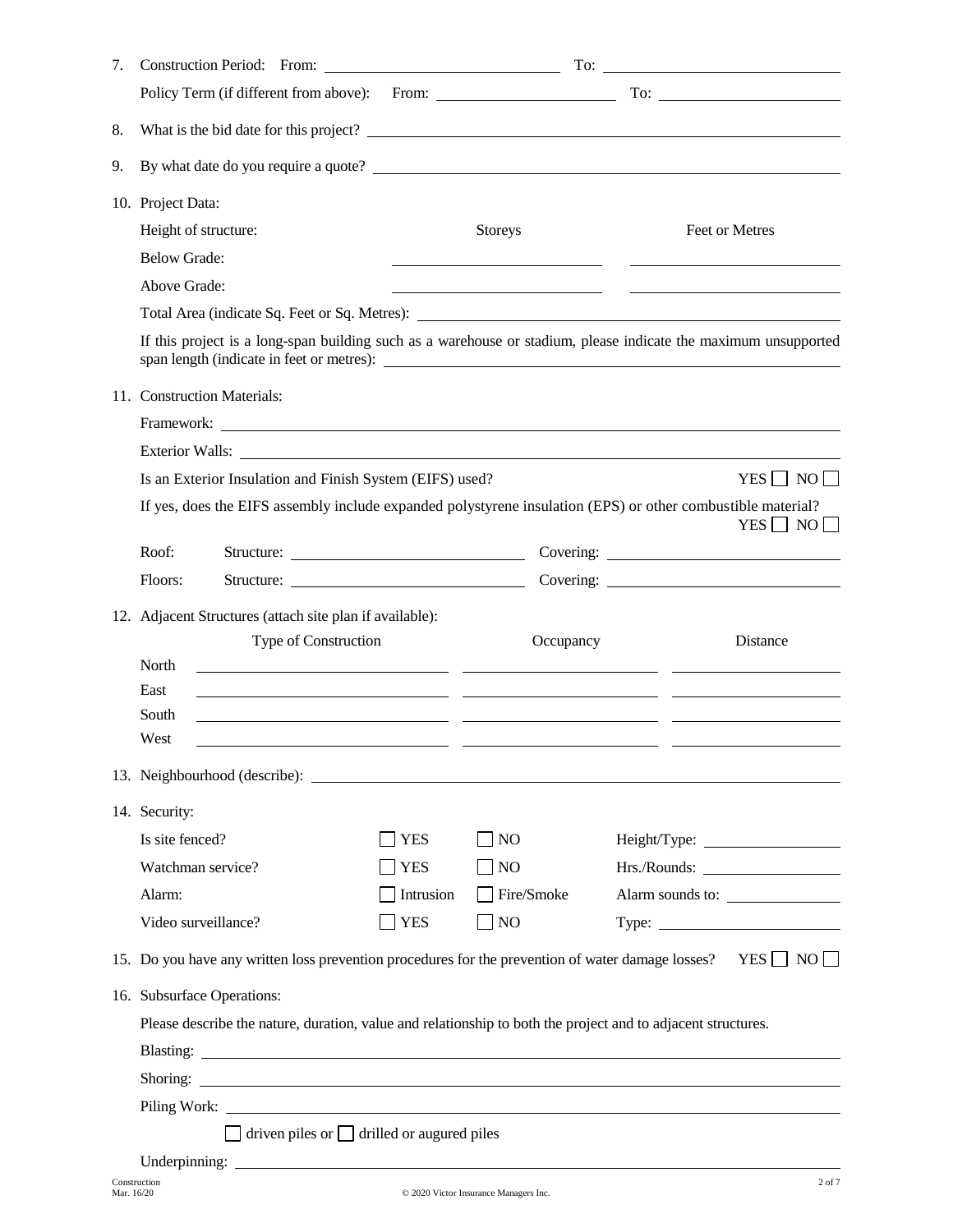|                                                                                                                                             |         | 17. Are there any demolition operations?                                                                                    |      |                                                                                                                      | $YES \Box NO \Box$   |  |  |  |
|---------------------------------------------------------------------------------------------------------------------------------------------|---------|-----------------------------------------------------------------------------------------------------------------------------|------|----------------------------------------------------------------------------------------------------------------------|----------------------|--|--|--|
|                                                                                                                                             | If yes: |                                                                                                                             |      | (a) anticipated value: \$                                                                                            |                      |  |  |  |
|                                                                                                                                             |         |                                                                                                                             |      |                                                                                                                      |                      |  |  |  |
|                                                                                                                                             |         | 18. Are there any hot roofing operations?                                                                                   |      |                                                                                                                      | $YES \Box NO \Box$   |  |  |  |
|                                                                                                                                             | If yes: |                                                                                                                             |      | (a) what percentage of the roof is undergoing hot roofing operations: ____________________%                          |                      |  |  |  |
|                                                                                                                                             |         |                                                                                                                             |      | (b) anticipated value of this work: \$                                                                               |                      |  |  |  |
| 19. If any portion of the project will be occupied prior to completion, please provide details (period, extent and nature<br>of occupancy): |         |                                                                                                                             |      |                                                                                                                      |                      |  |  |  |
|                                                                                                                                             |         | 20. Is this a fast track project?<br>If yes, please detail experience with similar projects:                                |      |                                                                                                                      | $YES \Box NO \Box$   |  |  |  |
|                                                                                                                                             |         |                                                                                                                             |      |                                                                                                                      |                      |  |  |  |
|                                                                                                                                             |         | 21. Geotechnical Data and Construction Data:                                                                                |      |                                                                                                                      |                      |  |  |  |
|                                                                                                                                             |         | (a) Has a geotechnical report been completed?                                                                               |      |                                                                                                                      | $YES \Box NO \Box$   |  |  |  |
|                                                                                                                                             |         | If not, please advise reasons:                                                                                              |      |                                                                                                                      |                      |  |  |  |
|                                                                                                                                             |         |                                                                                                                             |      | (b) Will the project be constructed in compliance with geotechnical recommendations?<br>YES<br>$NO$ $\Box$           | With Modifications   |  |  |  |
|                                                                                                                                             |         | If modifications, please describe in detail:                                                                                |      |                                                                                                                      |                      |  |  |  |
|                                                                                                                                             | (c)     | If a copy of the geotechnical report summary and recommendations is not available, please describe soil<br>conditions:      |      |                                                                                                                      |                      |  |  |  |
|                                                                                                                                             |         |                                                                                                                             |      | (d) Type of foundation for each structure:                                                                           |                      |  |  |  |
|                                                                                                                                             | (e)     | Are wood forms to be used?                                                                                                  |      |                                                                                                                      | YES $\Box$ NO $\Box$ |  |  |  |
|                                                                                                                                             | (f)     | Please describe any unusual or experimental features in construction or design:                                             |      |                                                                                                                      |                      |  |  |  |
|                                                                                                                                             | (g)     | Please describe any special features such as stained glass, glass curtain walls, artwork to be incorporated or<br>included: |      |                                                                                                                      |                      |  |  |  |
|                                                                                                                                             |         | Name                                                                                                                        | Type | 22. Please list the Project Manager's/General Contractor's five largest projects in the past five years:<br>Location | Value (\$100,000's)  |  |  |  |
|                                                                                                                                             |         |                                                                                                                             |      |                                                                                                                      |                      |  |  |  |
|                                                                                                                                             |         |                                                                                                                             |      |                                                                                                                      |                      |  |  |  |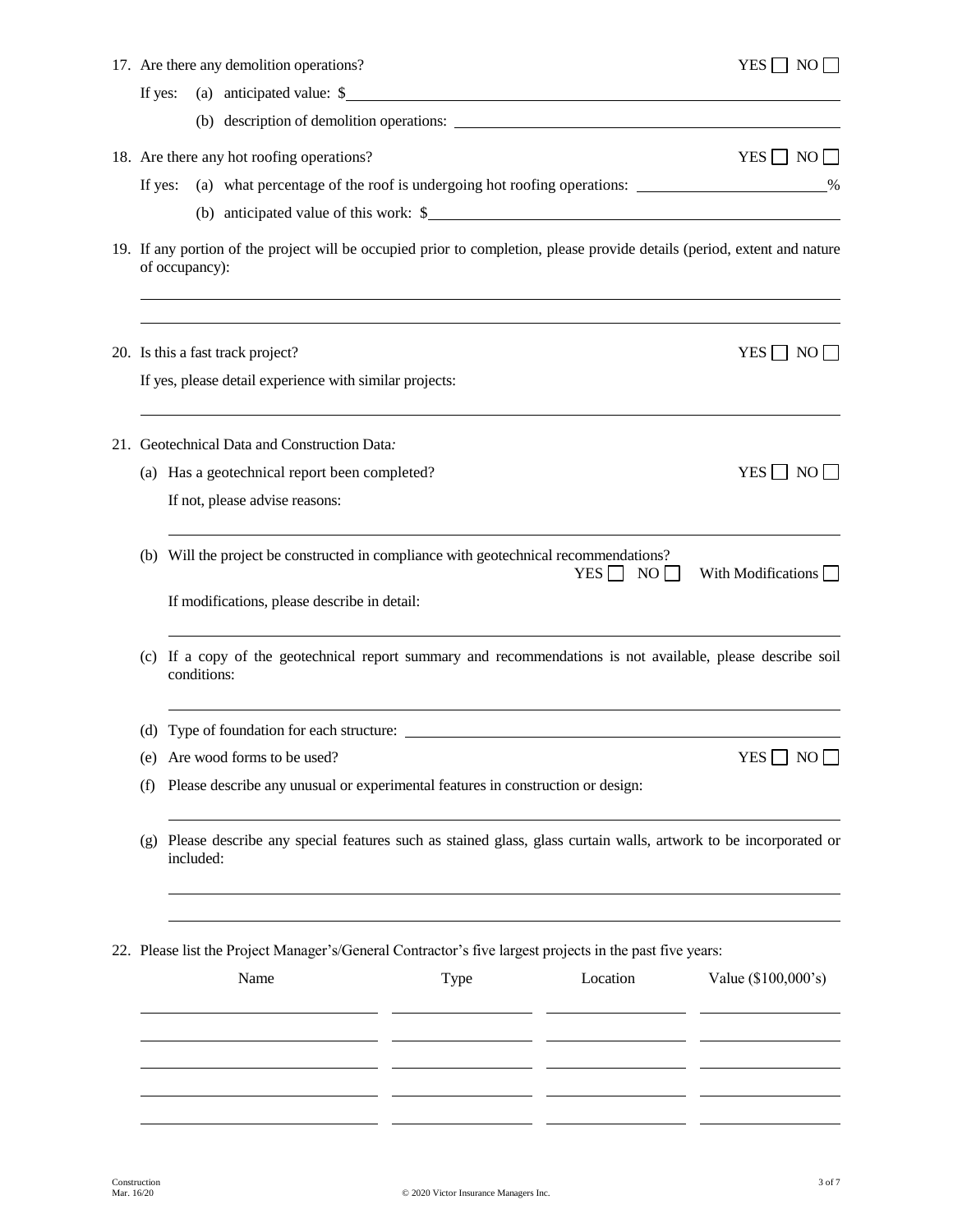#### **WRAP-UP LIABILITY (Complete only if this coverage is required.)**

| 1. | Total Estimated Project Value: \$<br>(Attach breakdown if available.)                                                                                                                                                                                                                |
|----|--------------------------------------------------------------------------------------------------------------------------------------------------------------------------------------------------------------------------------------------------------------------------------------|
| 2. | <b>Completed Operations Period:</b><br>$\Box$ 24 months<br>$\Box$ 12 months<br>$\Box$ Other                                                                                                                                                                                          |
| 3. | Limits of Liability<br>Deductible Options                                                                                                                                                                                                                                            |
|    | $\frac{1}{2}$<br>$$-.000,000$<br>$$ \_$ ,000,000                                                                                                                                                                                                                                     |
|    | <u> 1990 - Johann Barbara, martin a</u><br>$$$ .000,000                                                                                                                                                                                                                              |
| 4. | (a) Does the project attach to or communicate with an existing structure?<br>$YES \Box NO$<br>Manner in which structures will connect or communicate:                                                                                                                                |
|    | (b) Occupancy of existing structure during construction:                                                                                                                                                                                                                             |
|    | (c) What operation and income is likely to be affected if the existing structure is damaged?                                                                                                                                                                                         |
| 5. | Please detail exposures to utilities, including relocation thereof (both below and above grade):                                                                                                                                                                                     |
| 6. | Please describe any offsite operations or locations which require insurance.                                                                                                                                                                                                         |
| 7. | Please provide details of the LOSS CONTROL PROGRAM to be implemented to protect others from operations<br>(i.e., traffic control, preconstruction surveys, vibration monitoring, preconstruction location of utilities and<br>notification to others of interruption thereof, etc.): |
|    |                                                                                                                                                                                                                                                                                      |

8. Claims Experience:

Please detail any liability claims (exceeding \$10,000 per accident) incurred by any of the following which resulted from construction operations in the past three years: Owner, General Contractor Project/Construction Manager. Please indicate the date, amount and nature of claim.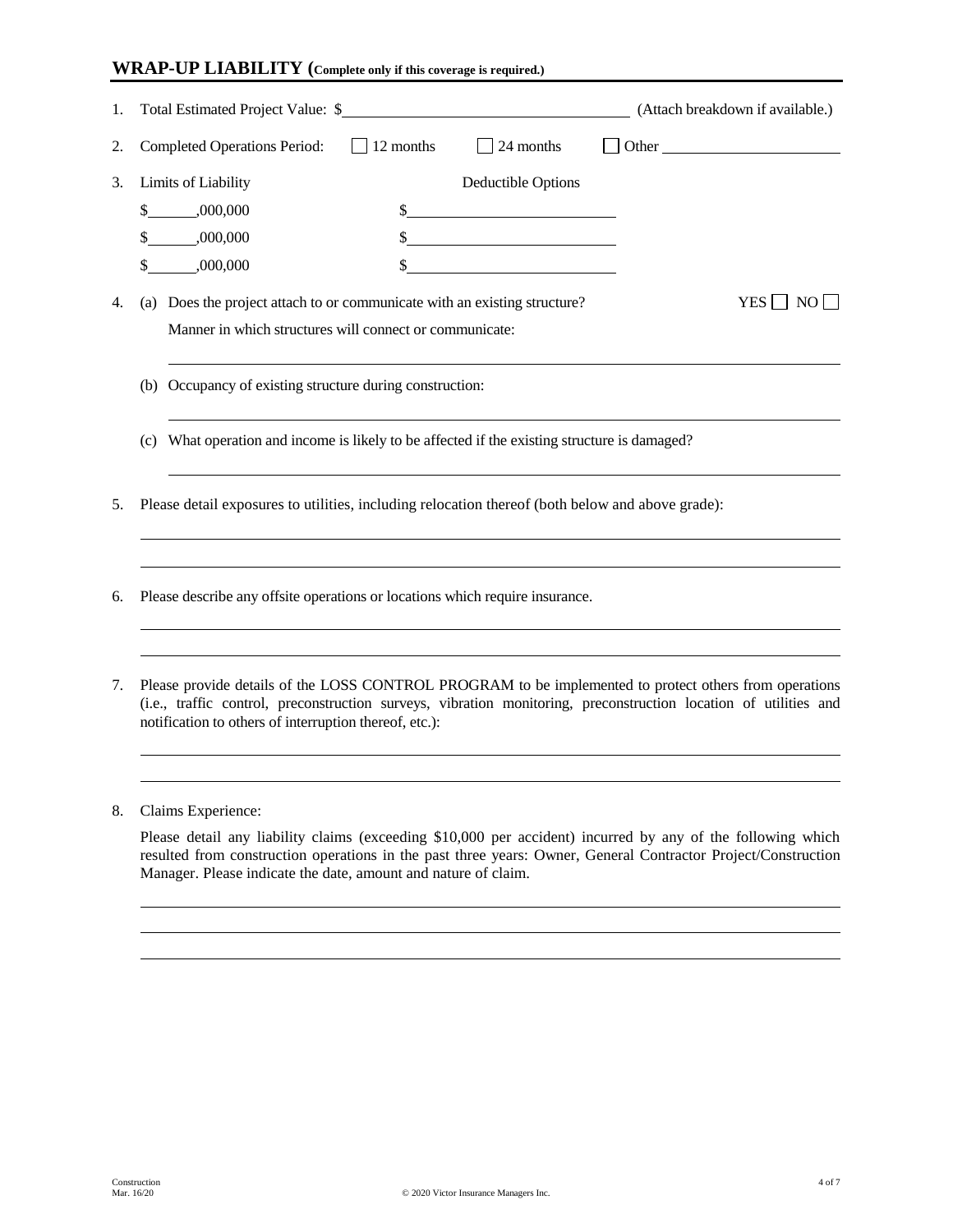#### **BUILDERS RISK (Complete only if this coverage is required.)**

|    | Hard Costs: \$                                                           | (Labour, materials, professional fees to enter into and form part of the<br>project.)                                                            |                                                                                                                                                                                                                                                                                                                                                                                                                                        |                    |  |  |
|----|--------------------------------------------------------------------------|--------------------------------------------------------------------------------------------------------------------------------------------------|----------------------------------------------------------------------------------------------------------------------------------------------------------------------------------------------------------------------------------------------------------------------------------------------------------------------------------------------------------------------------------------------------------------------------------------|--------------------|--|--|
|    | Soft Costs: \$                                                           | (Financial costs, additional interest expenses, leasing and marketing<br>expenses, legal and accounting expenses, miscellaneous carrying costs.) |                                                                                                                                                                                                                                                                                                                                                                                                                                        |                    |  |  |
|    |                                                                          |                                                                                                                                                  |                                                                                                                                                                                                                                                                                                                                                                                                                                        |                    |  |  |
|    |                                                                          | \$______________________ Additional Interest Expenses                                                                                            |                                                                                                                                                                                                                                                                                                                                                                                                                                        |                    |  |  |
|    |                                                                          | \$_______________________ Leasing and Marketing Expenses                                                                                         |                                                                                                                                                                                                                                                                                                                                                                                                                                        |                    |  |  |
|    |                                                                          | \$_________________________ Legal and Accounting Expenses                                                                                        |                                                                                                                                                                                                                                                                                                                                                                                                                                        |                    |  |  |
|    |                                                                          | \$_____________________ Miscellaneous Carrying Costs                                                                                             |                                                                                                                                                                                                                                                                                                                                                                                                                                        |                    |  |  |
|    |                                                                          | Note:<br>Costs for the purpose of this coverage.                                                                                                 | Architectural and engineering fees are not Soft Costs but Hard                                                                                                                                                                                                                                                                                                                                                                         |                    |  |  |
| 2. | Other Property to be insured:                                            |                                                                                                                                                  |                                                                                                                                                                                                                                                                                                                                                                                                                                        |                    |  |  |
|    | (a) Existing building: \$                                                |                                                                                                                                                  |                                                                                                                                                                                                                                                                                                                                                                                                                                        |                    |  |  |
|    | (b) Temporary buildings, scaffolding, falsework, forms and hoardings: \$ |                                                                                                                                                  |                                                                                                                                                                                                                                                                                                                                                                                                                                        |                    |  |  |
|    | (c) Job site field offices (excluding contents): $\$                     |                                                                                                                                                  |                                                                                                                                                                                                                                                                                                                                                                                                                                        |                    |  |  |
|    |                                                                          |                                                                                                                                                  |                                                                                                                                                                                                                                                                                                                                                                                                                                        |                    |  |  |
|    | of such property:                                                        |                                                                                                                                                  |                                                                                                                                                                                                                                                                                                                                                                                                                                        |                    |  |  |
| 3. | Is BUSINESS INTERRUPTION COVERAGE (DELAYED START-UP) required?           |                                                                                                                                                  |                                                                                                                                                                                                                                                                                                                                                                                                                                        | $YES \Box NO \Box$ |  |  |
|    |                                                                          |                                                                                                                                                  |                                                                                                                                                                                                                                                                                                                                                                                                                                        |                    |  |  |
|    |                                                                          |                                                                                                                                                  |                                                                                                                                                                                                                                                                                                                                                                                                                                        |                    |  |  |
| 4. | Coverage                                                                 | Limits                                                                                                                                           | Deductibles                                                                                                                                                                                                                                                                                                                                                                                                                            |                    |  |  |
|    | Value of Project                                                         |                                                                                                                                                  |                                                                                                                                                                                                                                                                                                                                                                                                                                        |                    |  |  |
|    | Other Property to be Insured                                             | \$                                                                                                                                               | $\frac{\text{S}}{\text{S}}$ $\frac{\text{S}}{\text{S}}$ $\frac{\text{S}}{\text{S}}$ $\frac{\text{S}}{\text{S}}$ $\frac{\text{S}}{\text{S}}$ $\frac{\text{S}}{\text{S}}$ $\frac{\text{S}}{\text{S}}$ $\frac{\text{S}}{\text{S}}$ $\frac{\text{S}}{\text{S}}$ $\frac{\text{S}}{\text{S}}$ $\frac{\text{S}}{\text{S}}$ $\frac{\text{S}}{\text{S}}$ $\frac{\text{S}}{\text{S}}$ $\frac{\text{S}}{\text{S}}$ $\frac{\text{S}}{\text{$<br>\$ |                    |  |  |
|    | Sublimits                                                                | Limits                                                                                                                                           | Deductibles                                                                                                                                                                                                                                                                                                                                                                                                                            |                    |  |  |
|    | Soft Costs (other than 3 above)                                          |                                                                                                                                                  |                                                                                                                                                                                                                                                                                                                                                                                                                                        |                    |  |  |
|    | Delayed Start-up (see 3 above)                                           | $\frac{\text{S}}{\text{S}}$                                                                                                                      | $\frac{1}{2}$                                                                                                                                                                                                                                                                                                                                                                                                                          |                    |  |  |
|    | Offsite                                                                  |                                                                                                                                                  | $\frac{\sqrt{2}}{2}$ days                                                                                                                                                                                                                                                                                                                                                                                                              |                    |  |  |
|    | Transit                                                                  | \$                                                                                                                                               | $\frac{\sqrt{25}}{25}$ $\frac{\sqrt{25}}{25}$ $\frac{\sqrt{25}}{25}$                                                                                                                                                                                                                                                                                                                                                                   |                    |  |  |

## 6. Transit:

Please list the key items (individual items over \$100,000 value), point of origin, location where insured accepts responsibility (F.O.B.):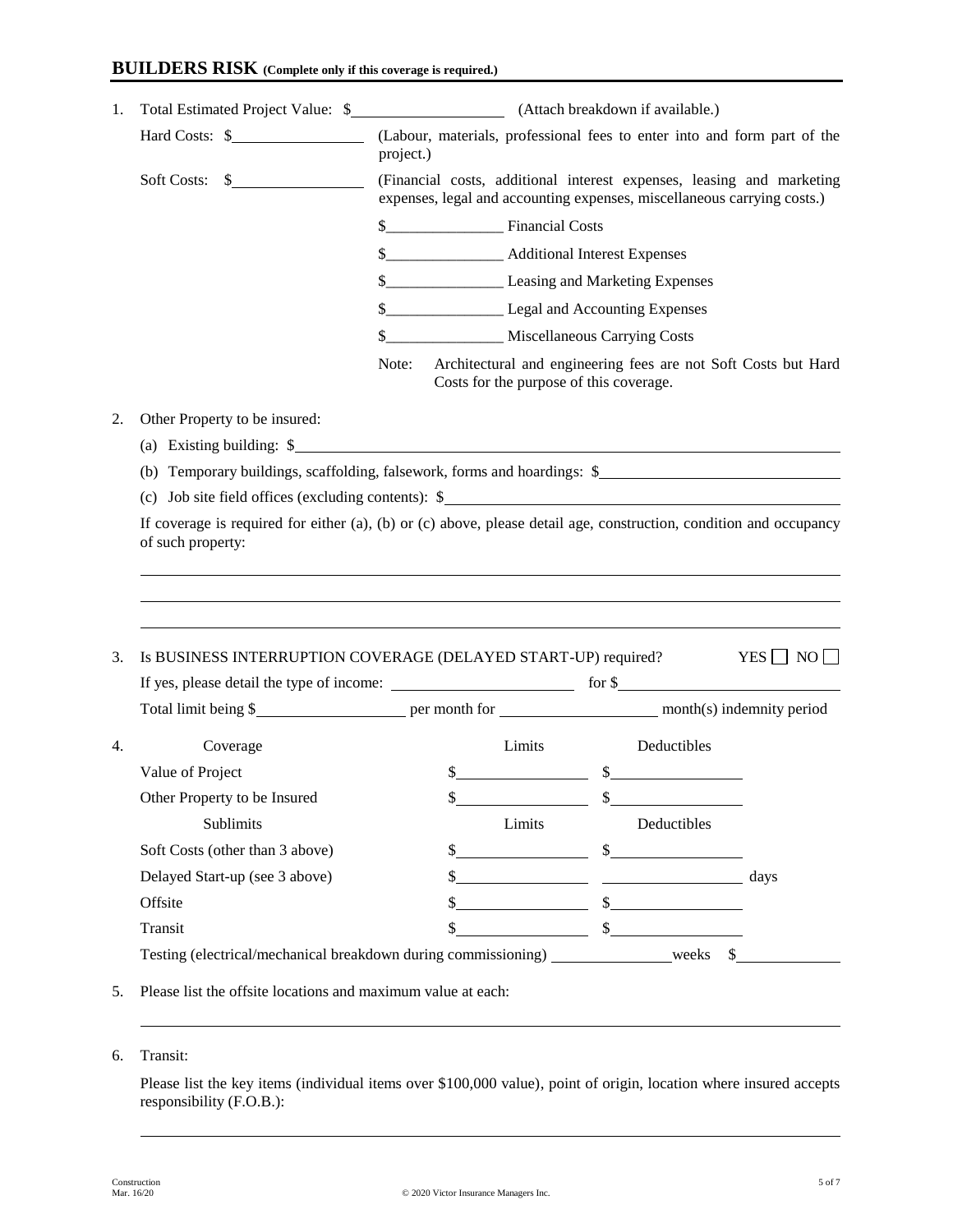| 7. |     | Testing:                                                                                                             |  |                                               | (a) Who will perform testing operations?                                                                    |  |                          |  |  |
|----|-----|----------------------------------------------------------------------------------------------------------------------|--|-----------------------------------------------|-------------------------------------------------------------------------------------------------------------|--|--------------------------|--|--|
|    |     |                                                                                                                      |  |                                               | (b) Please describe the operations involved in testing and commissioning:                                   |  |                          |  |  |
|    |     |                                                                                                                      |  |                                               | (c) Will the project involve the installation of any used equipment?                                        |  | $YES \Box NO \Box$       |  |  |
| 8. |     | Fire Protection:                                                                                                     |  |                                               |                                                                                                             |  |                          |  |  |
|    |     |                                                                                                                      |  |                                               | (a) Distance to the nearest Fire Department:                                                                |  |                          |  |  |
|    |     |                                                                                                                      |  |                                               | (b) Name of City or Town providing protection:                                                              |  |                          |  |  |
|    | (c) |                                                                                                                      |  |                                               | Hydrants (operational): Number within 1,000 ft.:                                                            |  |                          |  |  |
|    |     |                                                                                                                      |  |                                               |                                                                                                             |  |                          |  |  |
|    | (e) |                                                                                                                      |  | Will the project be sprinklered?              |                                                                                                             |  | $YES \Box NO \Box$       |  |  |
|    |     |                                                                                                                      |  |                                               | If yes, at which time will the sprinkler system be in operation?                                            |  |                          |  |  |
| 9. |     | Flood Exposure:                                                                                                      |  |                                               |                                                                                                             |  |                          |  |  |
|    |     |                                                                                                                      |  |                                               |                                                                                                             |  |                          |  |  |
|    |     |                                                                                                                      |  |                                               | (b) Past flood history at site:                                                                             |  |                          |  |  |
|    |     |                                                                                                                      |  |                                               | (c) Height of project above maximum flood stage: ________________________________                           |  |                          |  |  |
|    |     |                                                                                                                      |  |                                               | (d) Please describe the exposure during and after excavation from surface water and ground water:           |  |                          |  |  |
|    |     |                                                                                                                      |  |                                               |                                                                                                             |  |                          |  |  |
|    |     |                                                                                                                      |  |                                               | (e) Please describe the precautions to be taken to prevent damage from flood:                               |  |                          |  |  |
|    | (f) |                                                                                                                      |  | What is being done to prevent run-off damage? |                                                                                                             |  |                          |  |  |
|    |     | 10. Site Risks:                                                                                                      |  |                                               |                                                                                                             |  |                          |  |  |
|    |     | Please detail the exposures from:                                                                                    |  |                                               |                                                                                                             |  |                          |  |  |
|    |     | (a) Winter heating conditions (type of heaters):                                                                     |  |                                               |                                                                                                             |  |                          |  |  |
|    |     |                                                                                                                      |  |                                               |                                                                                                             |  |                          |  |  |
|    |     |                                                                                                                      |  |                                               | (b) Explosion (please detail the use of any highly flammable or explosive materials to be present on site): |  |                          |  |  |
|    |     |                                                                                                                      |  |                                               | 11. If SOFT COSTS/DELAYED START-UP COVERAGE is required, please provide details:                            |  |                          |  |  |
|    | (a) |                                                                                                                      |  |                                               |                                                                                                             |  |                          |  |  |
|    |     |                                                                                                                      |  | Anticipated completion date:                  |                                                                                                             |  |                          |  |  |
|    |     | (b) Anticipated replacement times for key items if reorder necessitated (i.e., boilers, turbines, generators, etc.): |  |                                               |                                                                                                             |  |                          |  |  |
|    |     |                                                                                                                      |  | Item                                          | Delivery Period                                                                                             |  | <b>Supplier Location</b> |  |  |
|    |     |                                                                                                                      |  |                                               |                                                                                                             |  |                          |  |  |
|    |     |                                                                                                                      |  |                                               |                                                                                                             |  |                          |  |  |
|    |     |                                                                                                                      |  |                                               |                                                                                                             |  |                          |  |  |
|    |     |                                                                                                                      |  |                                               | 12. Please provide details of the LOSS CONTROL PROGRAM to be implemented to protect insured property:       |  |                          |  |  |